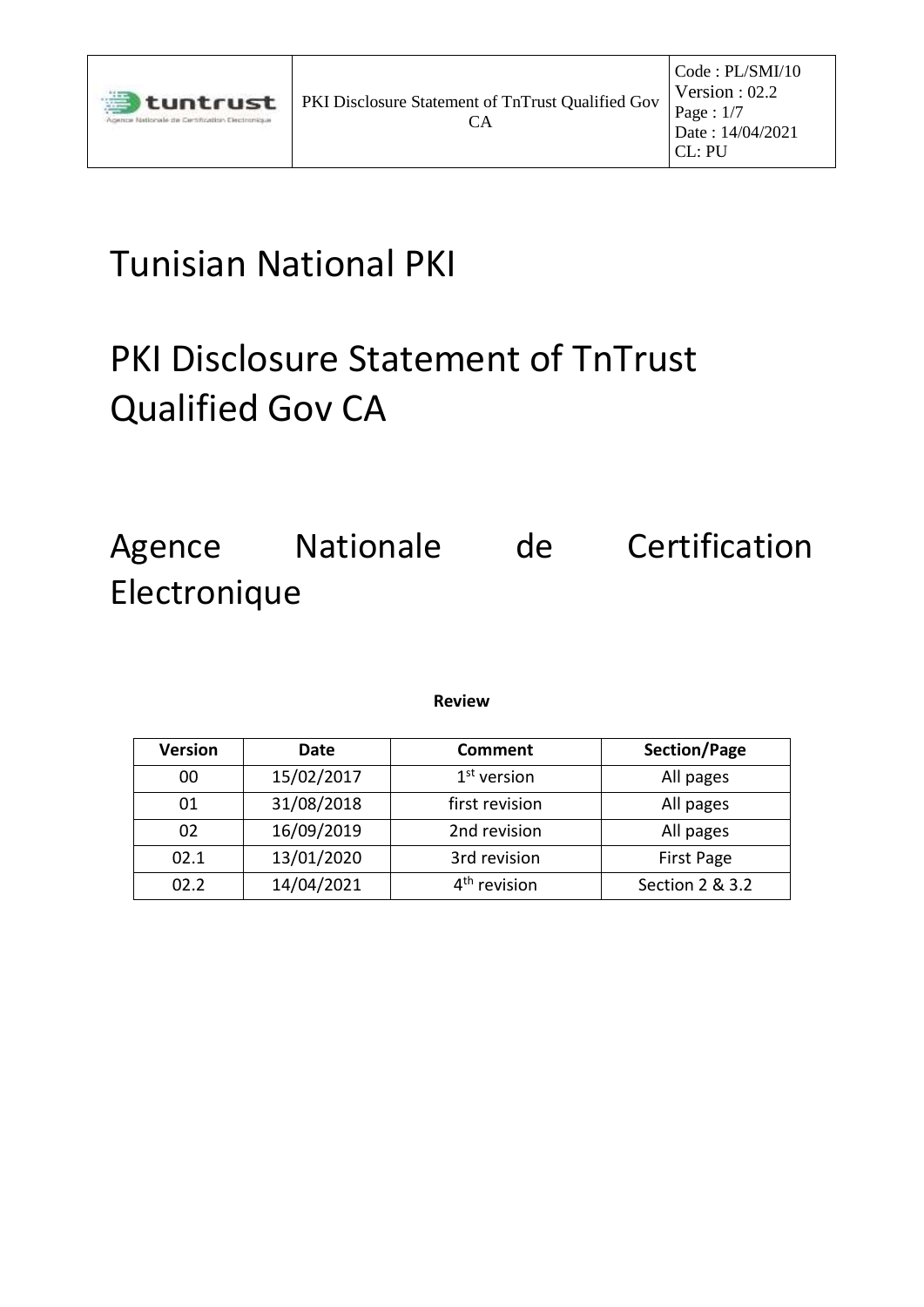

## **Table of Contents**

| 1.  |      |  |
|-----|------|--|
| 2.  |      |  |
| 3.  |      |  |
|     | 3.1. |  |
|     |      |  |
| 4.  |      |  |
| 5.  |      |  |
| 6.  |      |  |
| 7.  |      |  |
| 8.  |      |  |
| 9.  |      |  |
| 10. |      |  |
| 11. |      |  |
| 12. |      |  |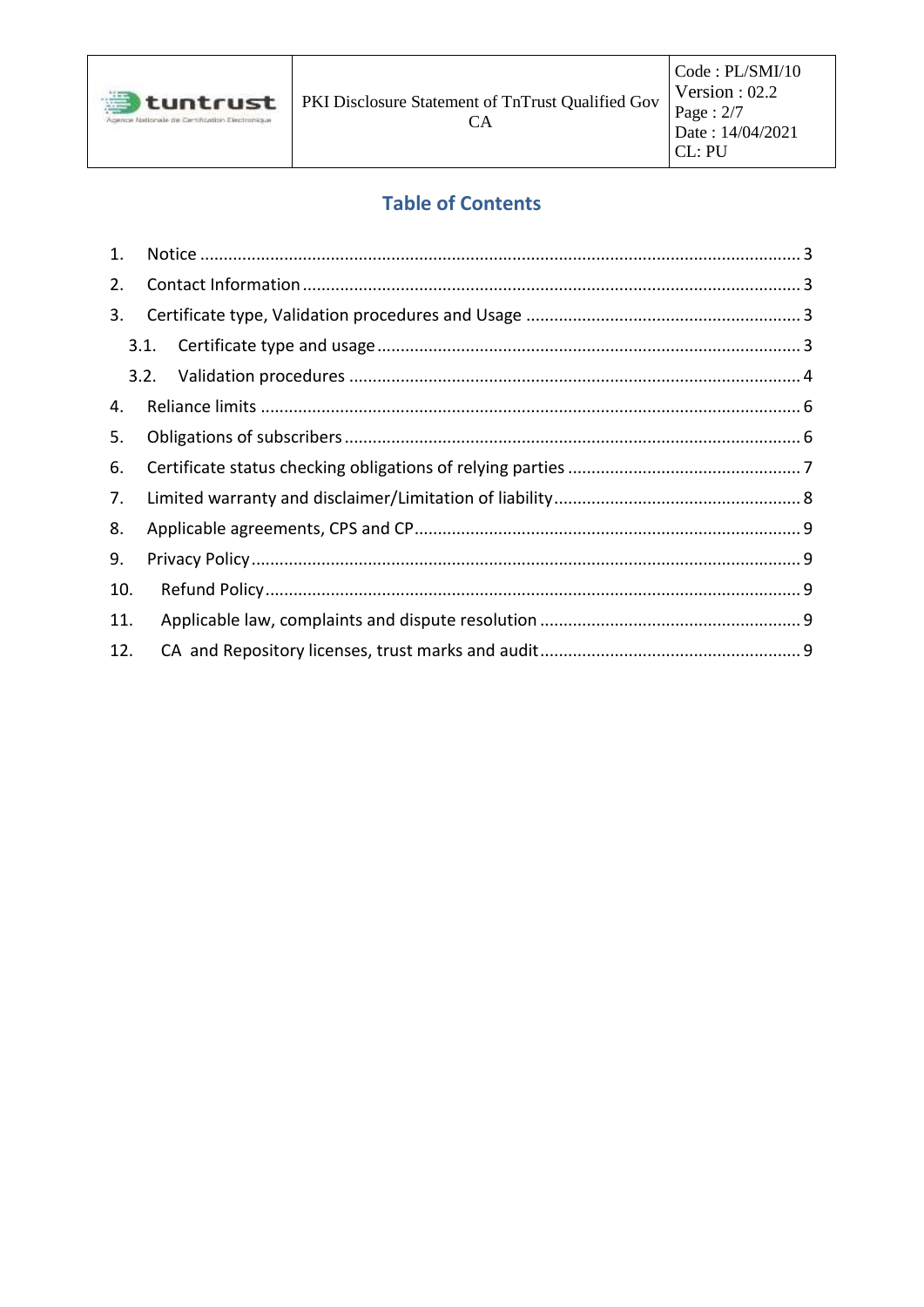| <b>tuntrust</b><br>dettranale die Certification Electronicum | PKI Disclosure Statement of TnTrust Qualified Gov | Code : PL/SMI/10<br>Version : $02.2$<br>Page : $3/7$<br>Date: 14/04/2021<br>CI: PI |
|--------------------------------------------------------------|---------------------------------------------------|------------------------------------------------------------------------------------|
|--------------------------------------------------------------|---------------------------------------------------|------------------------------------------------------------------------------------|

### <span id="page-2-0"></span>**1. Notice**

This document is the PKI Disclosure Statement, hereinafter referred to as the PDS, of TunTrust, the Agence Nationale de Certification Electronique in Tunisia. This document does not substitute or replace the Certificate Policy nor the Certification Practice Statement (CP/CPS) under which TunTrust certificates are issued.

This statement, which follows the structure of Annex A of the document ETSI EN 319 411-1, is merely informative and in no way replaces the provisions of the aforementioned documents.

## <span id="page-2-1"></span>**2. Contact Information**

All notices are considered given when in writing and delivered in hand by independent courier, delivered by registered or certified mail-return receipt requested, or sent by facsimile with receipt confirmed by telephone or other verifiable means, to:

The Agence Nationale de Certification Electronique Address: TUNTRUST - Agence Nationale de Certification Electronique Technopark El Ghazala,Road of Raoued, Ariana, 2083 Tunisia. Tel: +216 70 834 600 E-mail address: pki@tuntrust.tn Website: https:/[/www.tuntrust.tn](http://www.tuntrust.tn/)

Subscribers, Relying Parties, Application Software Suppliers, and other third parties can submit Certificate Problem reports of suspected Private Key Compromise, Certificate misuse, or other types of fraud, compromise, misuse, inappropriate conduct, or any other matter related to Certificates via email to: revoke@tuntrust.tn. Further details are available in https://www.tuntrust.tn/content/revocation-certificat.

## <span id="page-2-2"></span>**3. Certificate type, Validation procedures and Usage**

#### **3.1. Certificate type and usage**

<span id="page-2-3"></span>The description of each class/type of certificate issued by the CA, corresponding validation procedures, and any restrictions on certificate usage is presented below:

| <b>Service</b>      | <b>Description</b>                    | <b>OID</b>                   |
|---------------------|---------------------------------------|------------------------------|
| <b>ID-Trust</b>     | An authentication and digital signing | QCP-n-QSCD                   |
|                     | Certificate on a QSCD for natural     | OID: 0.4.0.2042.1.2          |
|                     | person, that is compliant to ETSI EN  | OID: 2.16.788.1.2.6.1.10.1.1 |
|                     | 319 411-2.                            |                              |
| <b>ID-Trust Pro</b> | An authentication and digital signing | QCP-n-QSCD                   |
|                     | Certificate on a QSCD for natural     | OID: 0.4.0.2042.1.2          |

End User Certificates issued by *TnTrust Qualified Gov CA*: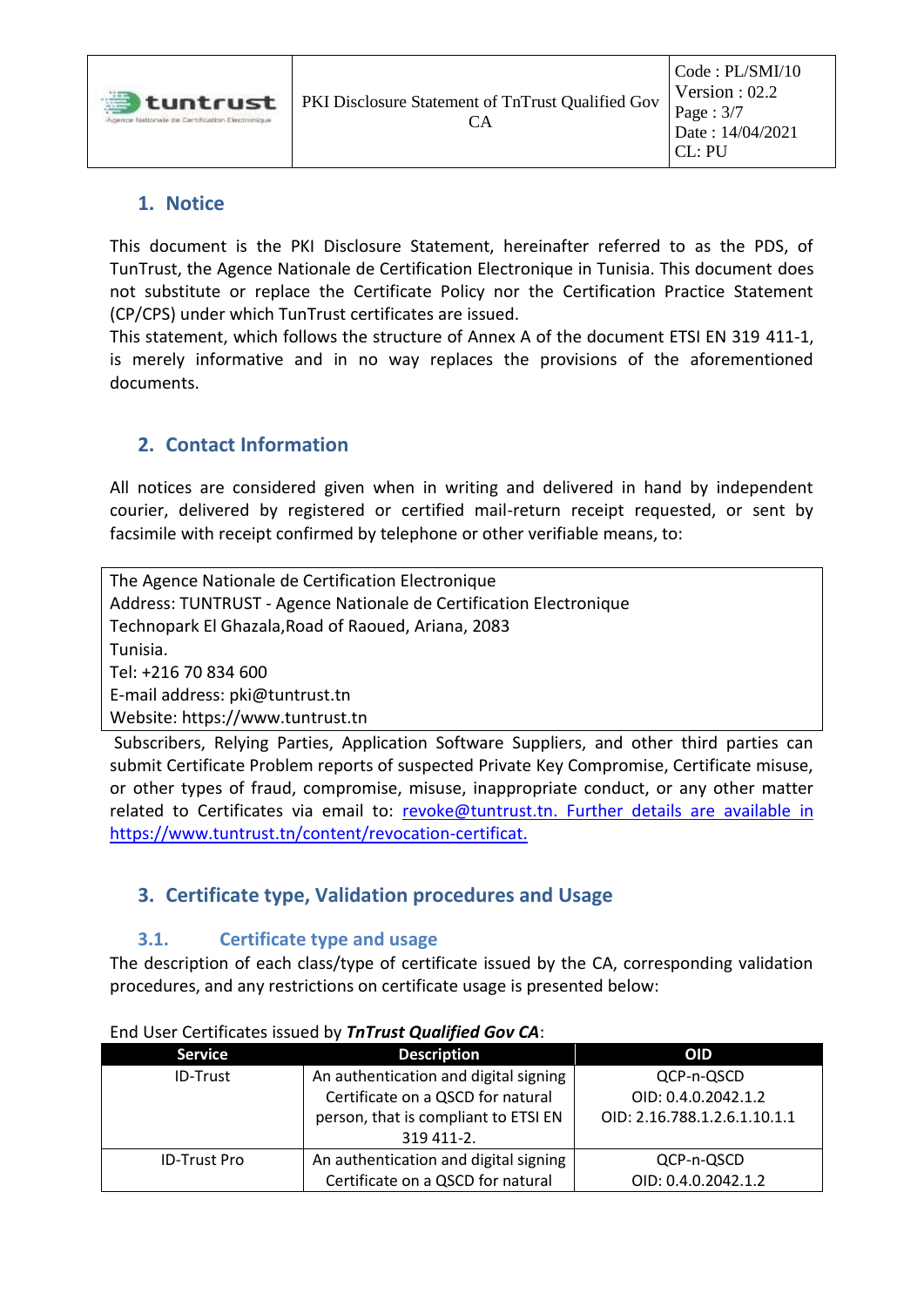| <b>J</b> tuntrust<br>Intigorale die Certification Electromisce | <b>PKI Disclosure Statement of TnTrust Qualified Gov</b><br>€∆ | Code : PL/SMI/10<br>Version : $02.2$<br>Page: $4/7$<br>Date: 14/04/2021<br>$CI \cdot PI$ |
|----------------------------------------------------------------|----------------------------------------------------------------|------------------------------------------------------------------------------------------|
|----------------------------------------------------------------|----------------------------------------------------------------|------------------------------------------------------------------------------------------|

|               | person with professional attributes,  | OID: 2.16.788.1.2.6.1.10.1.1 |
|---------------|---------------------------------------|------------------------------|
|               | that is compliant to ETSI EN 319      |                              |
|               | $411 - 2$ .                           |                              |
| Enterprise-ID | Qualified certificates for electronic | QCP-I-QSCD                   |
|               | seal (eSeal) issued to legal persons  | OID: 0.4.0.2042.1.2          |
|               | or public authorities, that is        | OID: 2.16.788.1.2.6.1.10.1.2 |
|               | compliant to ETSI EN 319 411-1.       |                              |
| <b>DigiGO</b> | An authentication and digital signing | QCP-n-QSCD                   |
|               | Certificate on a remote QSCD for      | OID: 0.4.0.2042.1.2          |
|               | natural person, that is compliant to  | OID: 2.16.788.1.2.6.1.10.1.3 |
|               | ETSI EN 319 411-2.                    |                              |
| DigiGO Pro    | An authentication and digital signing | QCP-n-QSCD                   |
|               | Certificate on a remote QSCD for      | OID: 0.4.0.2042.1.2          |
|               | natural person with professional      | OID: 2.16.788.1.2.6.1.10.1.3 |
|               | attributes, that is compliant to ETSI |                              |
|               | EN 319 411-2.                         |                              |

## <span id="page-3-0"></span>**3.2. Validation procedures**

#### T

TunTrust uses various circuits for issuing certificates in which the private key is managed differently. Either the Subscriber or TunTrust can create the private key as described in the table below:

| <b>Type of</b><br><b>Certificate</b>                                               | <b>Private Keys generation</b>                                                                                                                                                                                                                                                                                                                                                                                                                             |
|------------------------------------------------------------------------------------|------------------------------------------------------------------------------------------------------------------------------------------------------------------------------------------------------------------------------------------------------------------------------------------------------------------------------------------------------------------------------------------------------------------------------------------------------------|
| ID-Trust,<br>ID-Trust Pro,<br>Enterprise-ID<br>on<br>cryptographic<br>token (QSCD) | Key generation is performed under TunTrust's direct control, Private Keys<br>are generated directly on compliant Qualified Electronic Signature Creation<br>Devices (QSCD). Certificate enrollment requests are sent via the QSCD<br>middleware to the Token Management System that transmits the request to<br>the issuing CAs as signed and encrypted messages over a HTTPS link.                                                                        |
| DigiGO,<br>Enterprise-ID<br>on HSM<br>(QSCD)                                       | Private Keys are generated and stored under the control of the<br>$\bullet$<br>Subscriber on a Hardware Security Module (HSM) that is located in<br>TunTrust data center. Access by the Subscriber to the keys is protected<br>using multifactor authentication aimed to achieve the same level of<br>assurance of sole control as achieved by a cryptographic token;<br>or<br>Private Keys are generated and stored under the control of the<br>$\bullet$ |
|                                                                                    | Subscriber on a Hardware Security Module that is located in the<br>Subscriber's data center. The generation of private keys in the<br>Subscriber's HSM is witnessed by a TunTrust trusted agent.                                                                                                                                                                                                                                                           |

The validation procedures are as follows: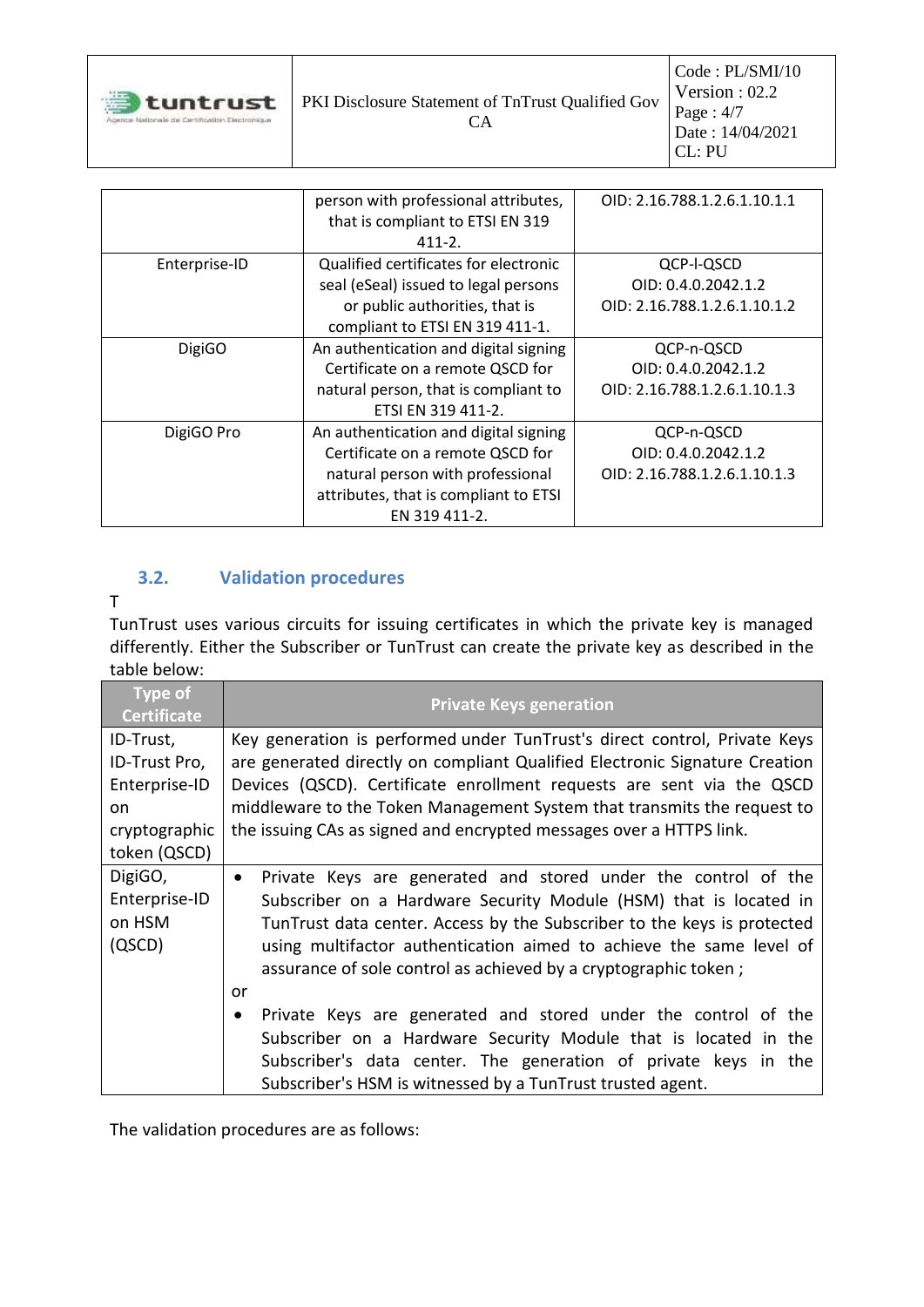

| ID-Trust<br><b>DigiGO</b> | For natural person with no professional attributes :                                                                                                                                                                                                                                                                                                                                                                                                                                                                                                                                                                                                                                                                                                                                                                                                                                                                                                                                                              |  |
|---------------------------|-------------------------------------------------------------------------------------------------------------------------------------------------------------------------------------------------------------------------------------------------------------------------------------------------------------------------------------------------------------------------------------------------------------------------------------------------------------------------------------------------------------------------------------------------------------------------------------------------------------------------------------------------------------------------------------------------------------------------------------------------------------------------------------------------------------------------------------------------------------------------------------------------------------------------------------------------------------------------------------------------------------------|--|
|                           | Face-to-face identification through physical presence or<br>through suitable video identification is mandatory to<br>validate the personal credentials of the Applicant together<br>with verification that the Applicant has control over the<br>email address to be listed within the Certificate as detailed<br>in section 3.2.4 of the CP/CPS.<br>For DigiGO Certificates, TunTrust verifies that the Applicant<br>has control over the mobile phone number used to activate<br>the Applicant private keys stored in the remote QSCD as<br>detailed in section 3.2.4 of the CP/CPS.                                                                                                                                                                                                                                                                                                                                                                                                                            |  |
| <b>ID-Trust Pro</b>       | For natural person with professional attributes :                                                                                                                                                                                                                                                                                                                                                                                                                                                                                                                                                                                                                                                                                                                                                                                                                                                                                                                                                                 |  |
| DigiGO Pro                | Face-to-face identification through physical presence or<br>through suitable video identification is mandatory to<br>validate the personal credentials of the Applicant together<br>with verification that the Applicant has control over the<br>email address to be listed within the Certificate as detailed<br>in section 3.2.4 of the CP/CPS.<br>The Applicant and the Legal Representative of the<br>organization must provide each a copy of their IDs. The full<br>name of the Legal Representative must be recorded in the<br>National Register for Enterprises.<br>For ID-Trust Pro Certificates, the Legal Representative of the<br>organization designates a Certification Agent of his/her<br>by submitting a co-signed<br>organization<br>contractual<br>him/her<br>between<br>and the<br>agreement<br>designated<br>Certification Agent. The Certification Agent agreement is<br>submitted to Tuntrust through the organization profile on<br>the online services portal https://ecert.tuntrust.tn. |  |
|                           | For DigiGO Pro Certificates, TunTrust verifies that the<br>Applicant has control over the mobile phone number used<br>to activate the Applicant private keys stored in the remote<br>QSCD as detailed in section 3.2.4 of the CP/CPS.                                                                                                                                                                                                                                                                                                                                                                                                                                                                                                                                                                                                                                                                                                                                                                             |  |
| Enterprise-ID             | For legal person:<br>The certificate application form is signed and stamped by<br>the legal representative of the entity and signed by the<br>Applicant and each of them must provide a copy of his or<br>her ID. The full name of the legal representative must be<br>recorded in the extract of the National Register of<br>Enterprises.<br>Personal appearance of Applicant is mandatory before a                                                                                                                                                                                                                                                                                                                                                                                                                                                                                                                                                                                                              |  |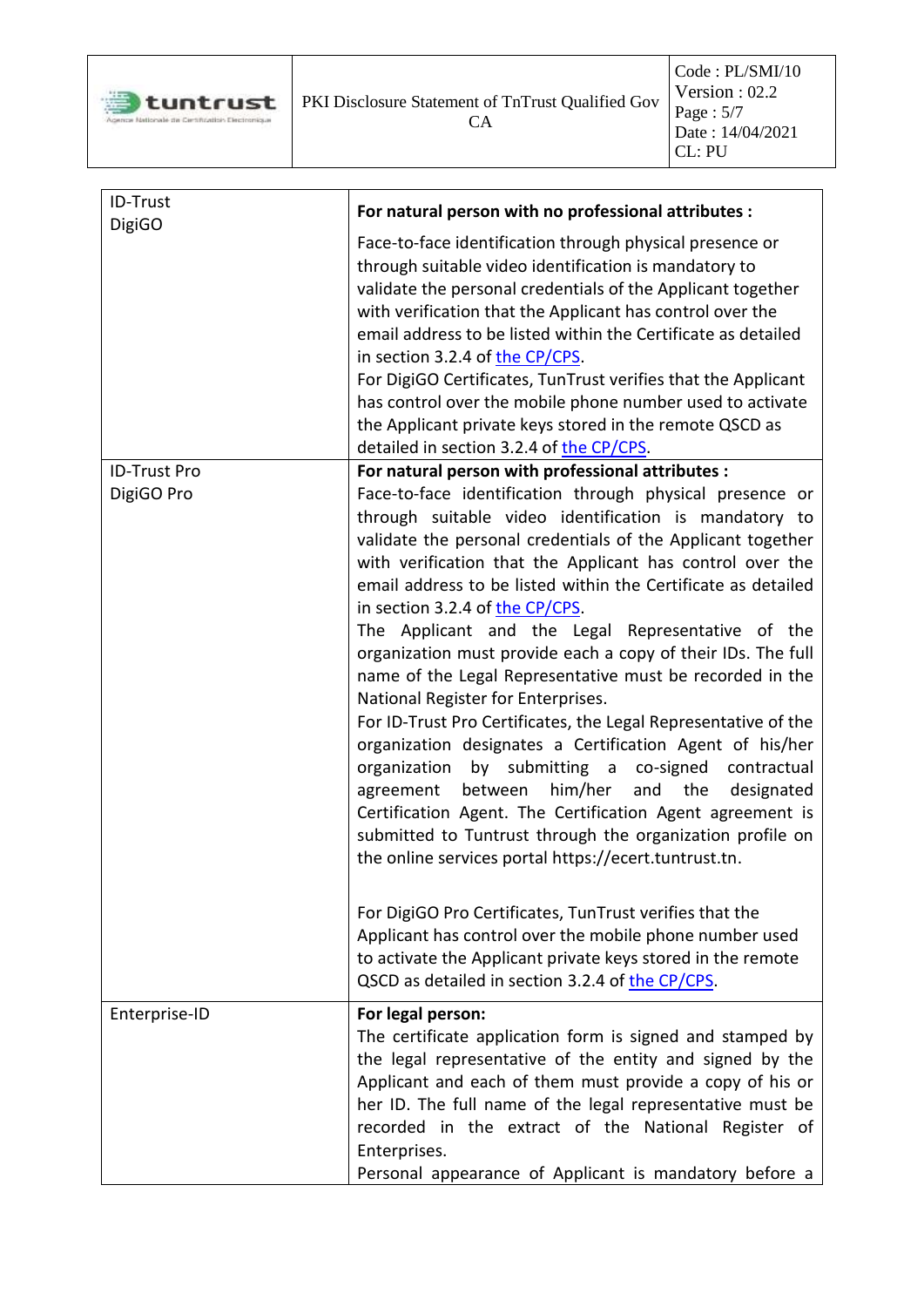| 遭<br>tuntrust<br>Agence Nationale da Certification Electronique | PKI Disclosure Statement of TnTrust Qualified Gov<br>CА  | $\vert$ Code : PL/SMI/10<br>Version : $02.2$<br>Page: $6/7$<br>Date: 14/04/2021<br>$ {\rm CI}: {\rm PU}$ |
|-----------------------------------------------------------------|----------------------------------------------------------|----------------------------------------------------------------------------------------------------------|
|                                                                 |                                                          |                                                                                                          |
|                                                                 | suitable Registration Authority to validate the nersonal |                                                                                                          |

suitable Registration Authority to validate the personal credentials of the Applicant together with verification that the Applicant has control over the email address to be listed within [the](https://www.tuntrust.tn/sites/default/files/Ressources/CPCPS-TunisianNationalPKI.pdf) Certificate as detailed in section 3.2.4 of the [CP/CPS.](https://www.tuntrust.tn/sites/default/files/Ressources/CPCPS-TunisianNationalPKI.pdf)

## <span id="page-5-0"></span>**4. Reliance limits**

The TnTrust Qualified Gov CA does not set reliance limits for Certificates issued under the CP/CPS of the Tunisian National PKI. Reliance limits may be set by other policies, application controls and Tunisia applicable law or by Relying Party Agreement.

TunTrust and each Delegated Third Party record details of the actions taken to process a certificate request and to issue a Certificate, including all information generated and documentation received in connection with the certificate request; the time and date; and the personnel involved.

TunTrust retains all documentation relating to certificate requests and the verification thereof, and all Certificates and revocation thereof, for at least 20 years after any Certificate based on that documentation ceases to be valid.

<span id="page-5-1"></span>TunTrust retains any audit logs generated for at least seven years.

## **5. Obligations of subscribers**

Before accepting and using a TunTrust Certificate, the Subscriber must: (i) submit a certificate request for a TunTrust Certificate; and (ii) accept and agree to the terms and conditions in the Subscriber Agreement. By signing the Subscriber Agreement, the Subscriber agrees with and accepts the associated Subscriber Agreement and the applicable CP/CPS.

As long as the Certificate is valid, the Subscriber hereby gives his/her acceptance to the following responsibilities:

- 1. **Accuracy of Information:** An obligation and warranty to provide accurate and complete information at all times to TunTrust, both in the Certificate request and as otherwise requested by TunTrust in connection with the issuance of the Certificate(s) to be supplied by TunTrust;
- 2. **Protection of Private Key:** An obligation and warranty by the Applicant to take all reasonable measures to assure control of, keep confidential, and properly protect at all times the Private Key that corresponds to the Public Key to be included in the requested Certificate(s) (and any associated activation data or device, e.g. password or token);
- 3. **Acceptance of Certificate:** An obligation and warranty that the Subscriber will review and verify the Certificate contents for accuracy;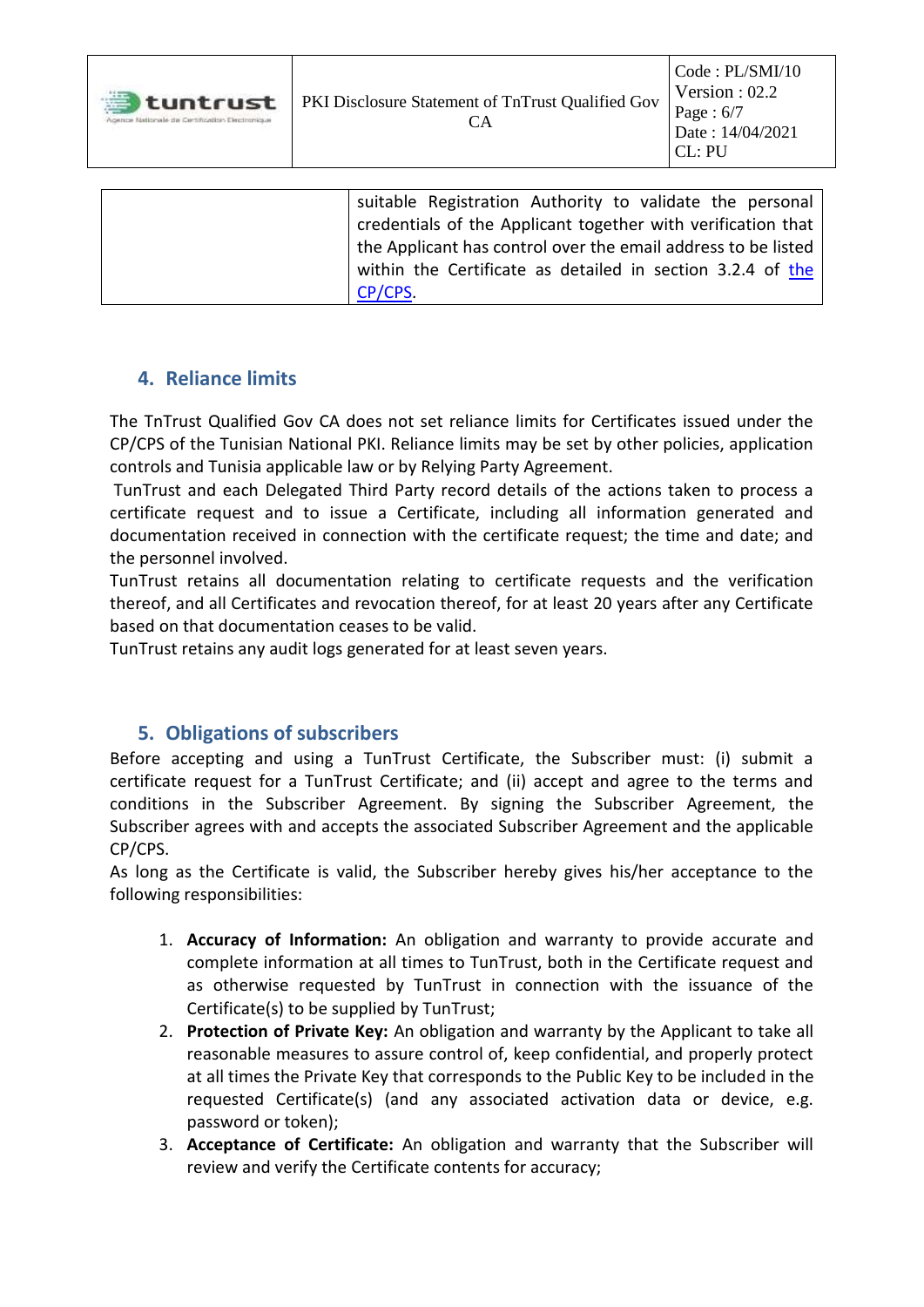- 4. **Use of Certificate:** An obligation and warranty to use the Certificate solely in compliance with all applicable laws and solely in accordance with the Subscriber Agreement;
- 5. **Reporting and Revocation:** An obligation and warranty to: (a) promptly request revocation of the Certificate, and cease using it and its associated Private Key, if there is any actual or suspected misuse or compromise of the Subscriber's Private Key associated with the Public Key included in the Certificate, and (b) promptly request revocation of the Certificate, and cease using it, if any information in the Certificate is or becomes incorrect or inaccurate.
- 6. **Termination of Use of Certificate:** An obligation and warranty to promptly cease all use of the Private Key corresponding to the Public Key included in the Certificate upon revocation of that Certificate for reasons of Key Compromise.
- 7. **Responsiveness:** An obligation to respond to TunTrust's instructions concerning Key Compromise or Certificate misuse within a specified time period.
- 8. **Acknowledgment and Acceptance:** An acknowledgment and acceptance that TunTrust is entitled to revoke the Certificate immediately if the Applicant were to violate the terms of the Subscriber Agreement or if TunTrust discovers that the Certificate is being used to enable criminal activities such as phishing attacks, fraud, or the distribution of malware.

## <span id="page-6-0"></span>**6. Certificate status checking obligations of relying parties**

Each Relying Party represents that, prior to relying on a TunTrust Certificate, it:

1. Obtained sufficient knowledge on the use of digital Certificates and PKI,

2. Studied the applicable limitations on the usage of Certificates and agrees to TunTrust's limitations on liability related to the use of Certificates,

3. Has read, understands, and agrees to the CP/CPS of Tunisian National PKI,

4. Verified both the TunTrust Certificate and the Certificates in the Certificate chain using the relevant CRL or OCSP,

5. Will not use a TunTrust Certificate if the Certificate has expired or been revoked, and

6. Will take all reasonable steps to minimize the risk associated with relying on a digital signature, including only relying on a TunTrust Certificate after considering:

a) applicable law and the legal requirements for identification of a party, protection of the confidentiality or privacy of information, and enforceability of the transaction;

b) the intended use of the Certificate as listed in the Certificate or the CP/CPS of Tunisian National PKI,

c) the data listed in the Certificate,

d) the potential loss or damage that would be caused by an erroneous identification or a loss of confidentiality or privacy of information in the application, transaction, or communication,

e) the Relying Party's previous course of dealing with the Subscriber,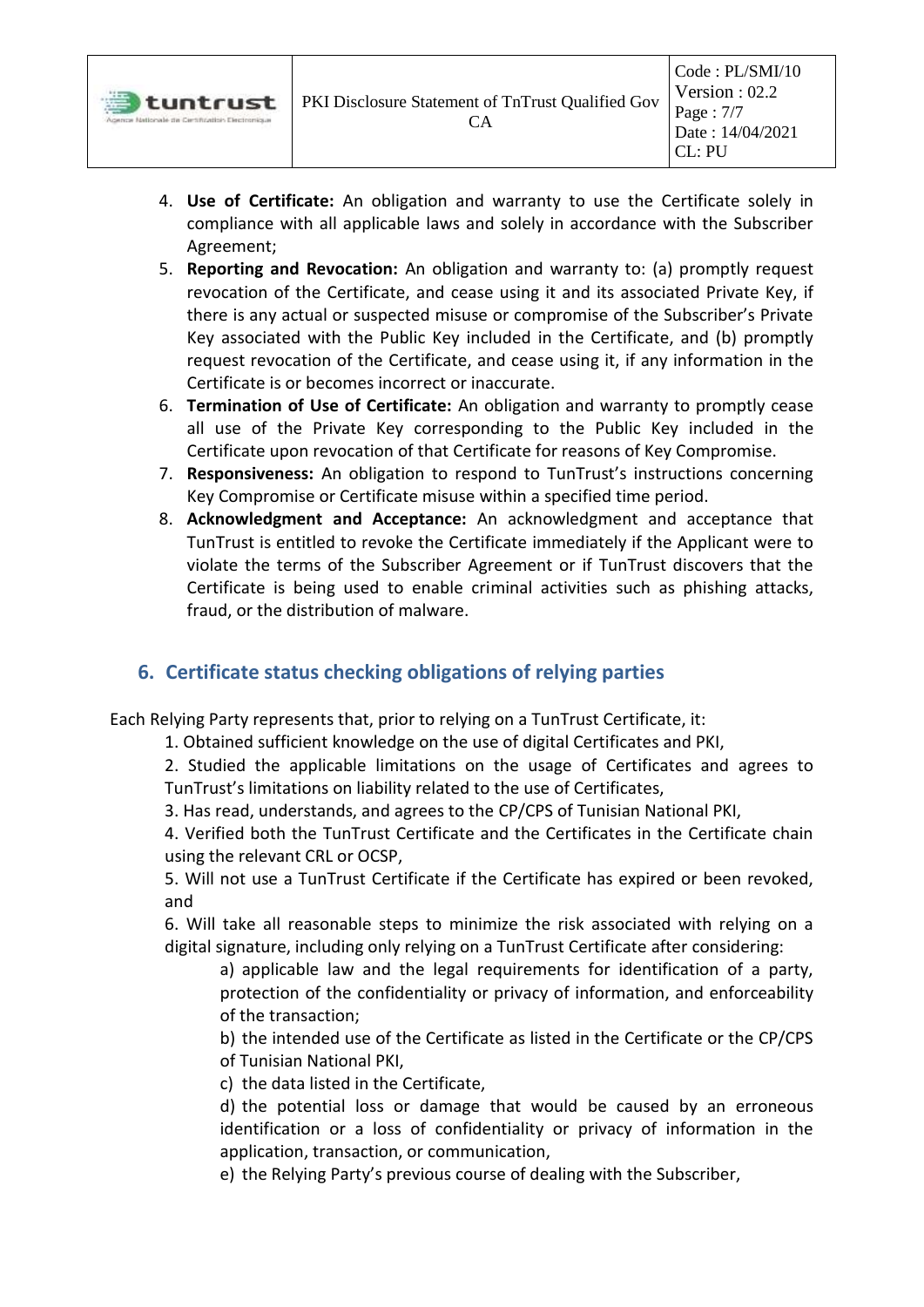f) the Relying Party's understanding of trade, including experience with computer‐based methods of trade, and

g) any other indication of reliability or unreliability pertaining to the Subscriber and/or the application, communication, or transaction.

Any unauthorized reliance on a Certificate is at a party's own risk.

In order to be a Relying Party, a Party seeking to rely on a Certificate issued by TunTrust CAs agrees to and accepts the Relying Party Agreement (available on [https://www.tuntrust.tn/repository\)](https://www.tuntrust.tn/repository) by querying the existence or validity of; or by seeking to place or by placing reliance upon a Certificate.

Relying Parties are obliged to seek further independent assurances before any act of reliance is deemed reasonable and at a minimum must assess:

- − The appropriateness of the use of the Certificate for any given purpose and that the use is not prohibited by this CP/CPS.
- − That the Certificate is being used in accordance with its Key-Usage field extensions.
- − That the Certificate is valid at the time of reliance by reference to Online Certificate Status Protocol or Certificate Revocation List checks

Relying Parties must use online resources that TunTrust makes available through its repository to check the status of a Certificate before relying on it.

TunTrust updates OCSP, CRLs and the LDAP directory accordingly at the following URLs:

- **-** CRLs are available from [https://crl.tuntrust.tn](https://crl.tuntrust.tn/) and <https://www.tuntrust.tn/repository>
- **-** OCSP service is available from [https://va.tuntrust.tn](https://va.tuntrust.tn/)
- **-** LDAP directory is available on ldap://ldap.tuntrust.tn and on the web interface <https://www.tuntrust.tn/repository>

## <span id="page-7-0"></span>**7. Limited warranty and disclaimer/Limitation of liability**

TunTrust is only liable for damages which are the result of its failure to comply with the CP/CPS and which were provoked deliberately or wantonly negligent.

TunTrust is not in any event be liable for any loss of profits, indirect and consequential damages, or loss of data, to the extent permitted by applicable law. TunTrust is not liable for any damages resulting from infringements by the Subscriber or the Relying Party on the applicable terms and conditions.

TunTrust is not in any event be liable for damages that result from force major events as detailed in the CP/CPS. TunTrust takes commercially reasonable measures to mitigate the effects of force major in due time. Any damages resulting of any delay caused by force major will not be covered by TunTrust.

The Subscriber is liable to TunTrust and Relying Parties for any damages resulting from misuse, willful misconduct, failure to meet regulatory obligations, or noncompliance with other provisions for using the Certificate.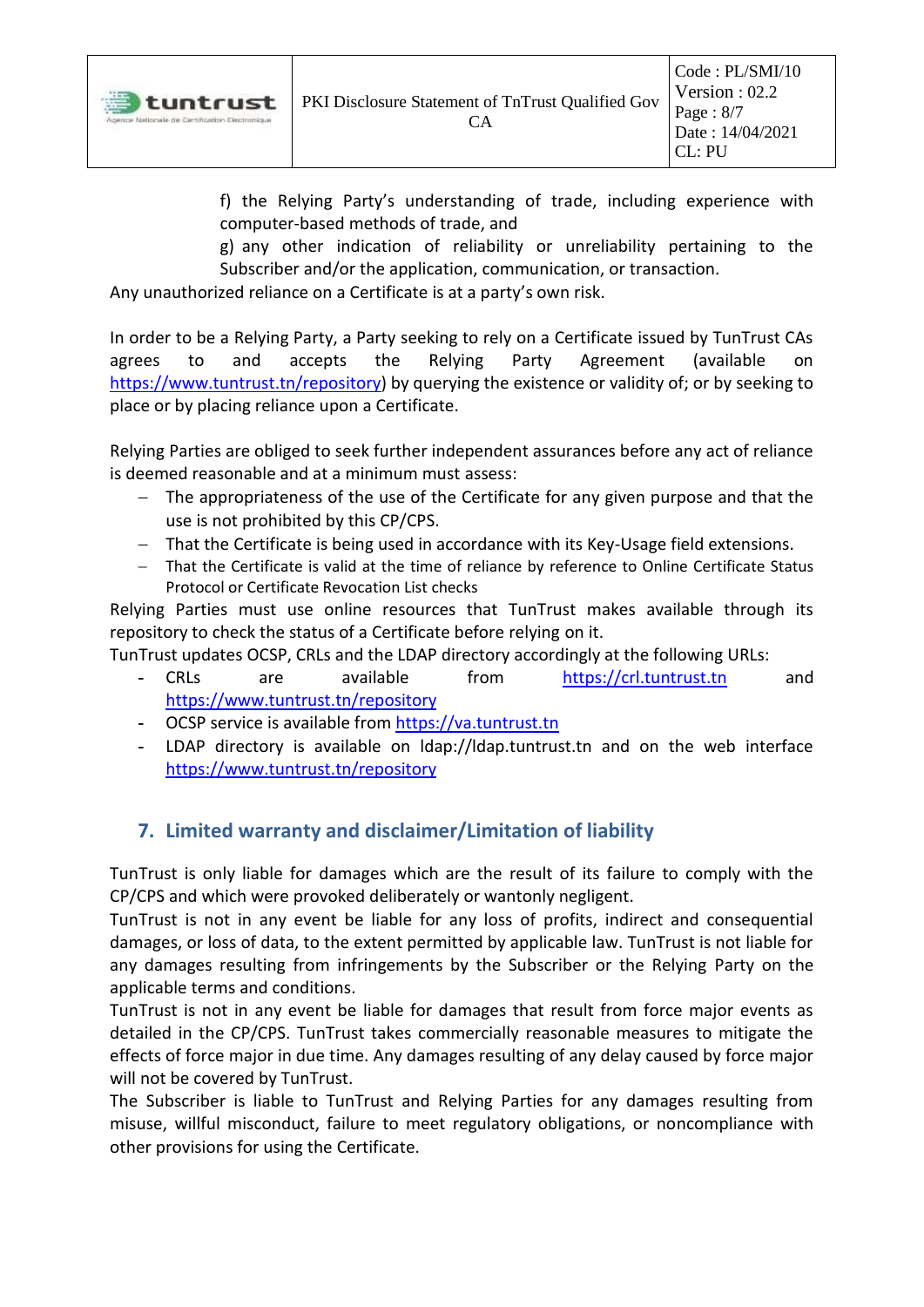#### <span id="page-8-0"></span>**8. Applicable agreements, CPS and CP**

<span id="page-8-1"></span>The TunTrust CP/CPS, the Subscriber Agreement and the Relying Party Agreement can be found on the website of TunTrust at [https://www.tuntrust.tn/repository.](https://www.tuntrust.tn/repository)

### **9. Privacy Policy**

TunTrust protects personal information in accordance with the Tunisian law N° 2004-63 of July 27th, 2004 on the protection of personal data and TunTrust internal document.

TunTrust treats all personal information about an individual that is not publicly available in the contents of a Certificate, CRL or OCSP as private information. TunTrust protects private information using appropriate safeguards and a reasonable degree of care.

TunTrust makes available to Subscribers and Relying Parties its Privacy Policy on the website <https://www.tuntrust.tn/repository> .

#### <span id="page-8-2"></span>**10. Refund Policy**

TunTrust does not refund the fees of Certificates except for when an ID-Trust certificate of a subscriber who did not retrieve his/her certificate within 90 calendar days from the date of notification of the issuance of the said certificate, was revoked. In the latter case, an invoice is provided to the subscriber in order to submit a new certificate application with no additional fees.

#### <span id="page-8-3"></span>**11. Applicable law, complaints and dispute resolution**

This PDS is governed, construed and interpreted in accordance with the laws of Tunisia. This choice of law is made to ensure uniform interpretation of this PDS, regardless of the place of residence or place of use of TunTrust Certificates. The law of Tunisia applies also to all TunTrust commercial or contractual relationships in which the TunTrust CP/CPS may apply or quoted implicitly or explicitly in relation to TunTrust products and services where TunTrust acts as a provider, supplier, beneficiary receiver or otherwise.

Each party, including TunTrust partners, Subscribers and Relying Parties, irrevocably submit to the jurisdiction of the district courts of Ariana in Tunisia.

#### <span id="page-8-4"></span>**12. CA and Repository licenses, trust marks and audit**

An annual audit is performed by an independent external auditor to assess the TnTrust Qualified Gov CA's compliance with standards set forth in the Tunisian National PKI CP/CPS.